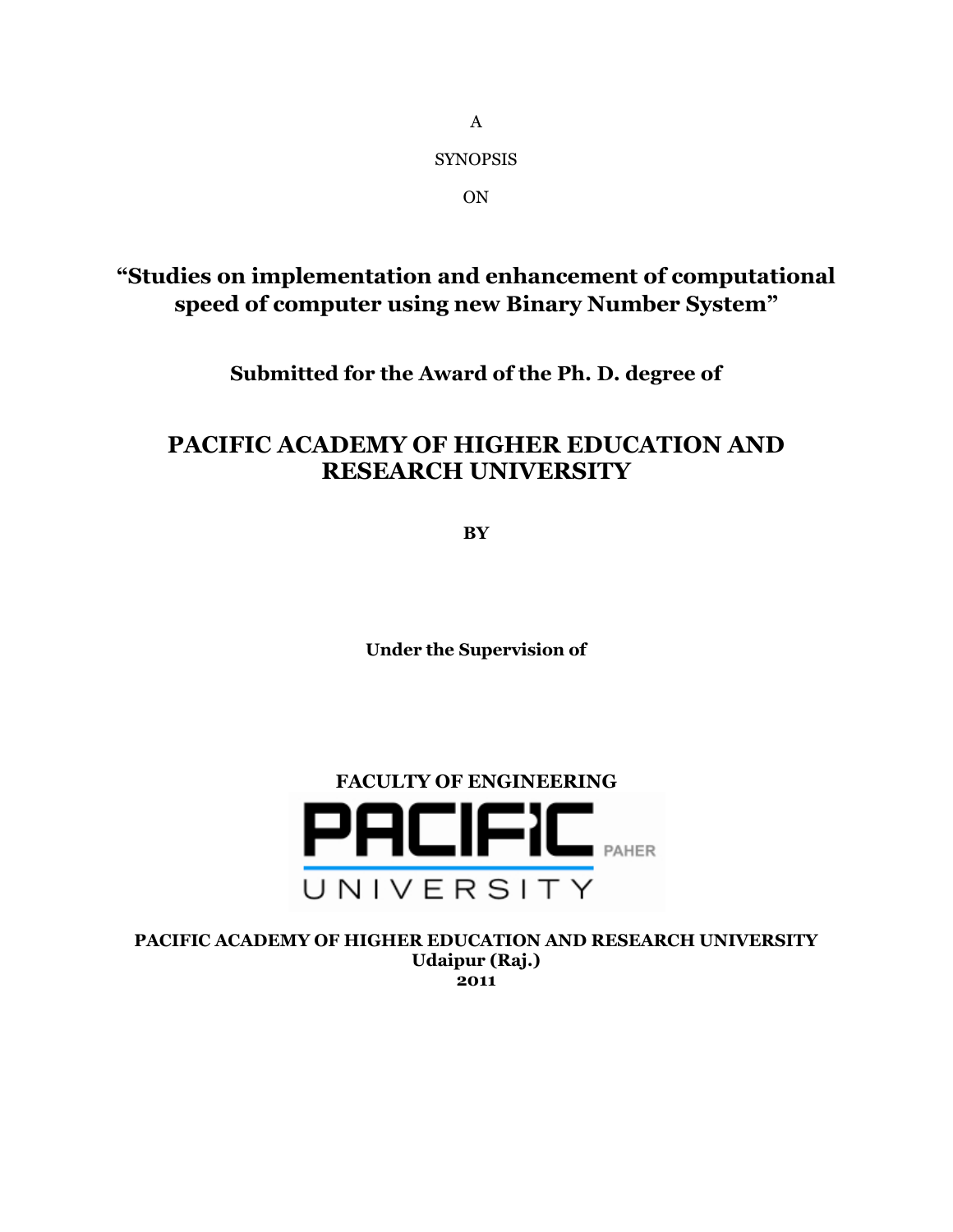## **OUTLINE OF PROPOSED RESEARCH WORK:**

#### 1. **Name of Scholar: (In English)**: (In Hindi) \_\_\_\_ \_

2**. Title of the Research: "S**tudies on implementation and enhancement of computational speed of computer using New Binary Number System**"**

### 3**. Location:**

a**) Organization/Department where the work is to be done:**

## b) **Geographical Area of Investigation, if any:**

**4. Importance/Rationale of proposed Investigation:** The importance proposed work is enhancement of speed of computer and any answering system for high speed data transmission.

5. **Scope of the proposed study:** The scope of proposed work is change the architecture of peripherals of computer system.

6. **Review of work already done on the subject:** The computer system process signals in form of conventional binary number system means 0 and 1.

7. **Research gaps identified in the proposed field of investigation:** When we will using new binary number system definitely, hardware of circuits will reduced then allover speed of system should enhance. And same time our system software is synchronized.

8. **Objectives of the proposed study:** Objective of the proposed work is two stats are representation by 0 and  $\overline{1}$  in computer system. In new binary system logic is replaced by logic  $-1$ and +1 remains as it is. 0 indicates false or low and 1 indicates true or high. Here have made an attempt to study various arithmetic operation, digital signal processing and round robin scheduling of CPU.

9. **Research methodology:** The proposed research work will be divided into several phases as follows:

**Hypotheses to be tested:** Simulation Using MATLAB tools. And testing in laboratories.

**Sources of Information:** Different International and national Journals and conferences.

 **Tools and Techniques of Research:** Simulation Using MATLAB tools. Building software frame comprising of the digital processors with different orientations. The Round Robin Scheduling algorithm is designed especially for time sharing system. Time-sharing is sharing a computing resource among many users by means of multiprogramming and multi-tasking.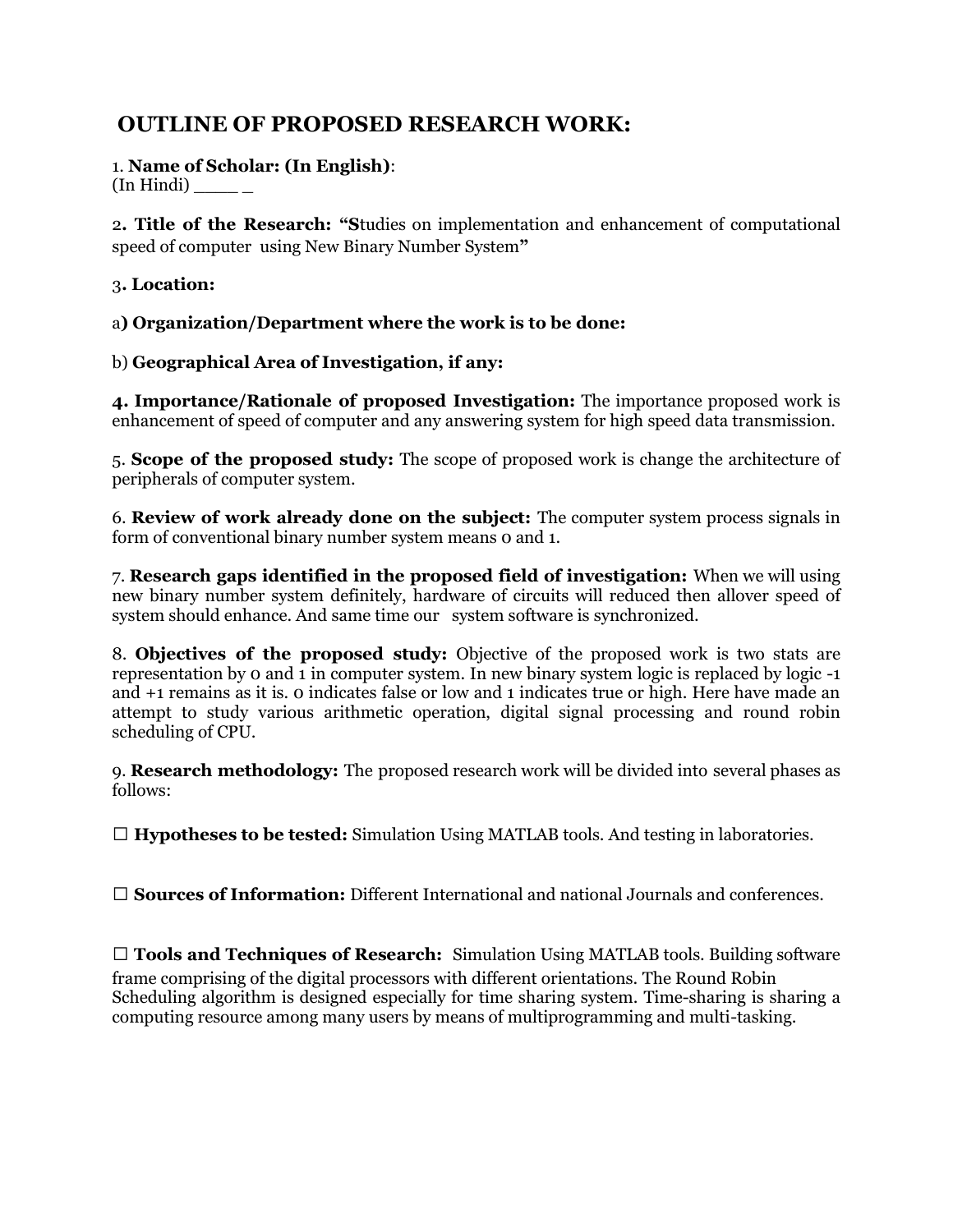Introduction and objective of Synopsis:

## **"Studies on implementation and enhancement of computational speed of computer "using new number system"**

Computer Science is fast growing field of research. Theoretical as well as experimental research in computer science has been done by various scientists and Engineers. Basically, computer is two-state device (1). Two stats are representation by 0 and 1. Aims and objective of research is to schedule the processes in efficient and convenient way, in new binary system logic is replaced by logic -1 and +1 remains as it is. 0 indicates false or low and 1 indicates true or high (3). Here have made an attempt to study various arithmetic operation, digital signal processing and round robin scheduling of CPU (2).

The processes are scheduled according to the given burst time, arrival time and priority. The execution of processes used number of resources such as memory ;( 6) CPU etc. scheduling decision refers to the concept of selecting the next process for execution. During each scheduling decision, a context switch occurs, meaning that the current process will stop its execution and put back to the ready queue and another process will be dispatched. We define the scheduling overhead cost when more context switches and overall when all process are switching the more context switches are occur and finally CPU performance will be decreased.

An operating system interacts between the user and the computer hardware. The purpose of an operating system is to provide a platform in which a user can execute programs a well-located and efficient manner (7). Modern operating systems are more complex, they have evolved from a single task to a multitasking environment in which processes run in a synchronized manner. CPU scheduling is a necessary operating system task; therefore its scheduling is central to operating system design. When there is more than one process in the ready queue or job pool waiting its turn to be assigned to the CPU, the operating system must decide through the scheduler the order of execution. Allocating CPU to a process requires careful awareness to assure justice and avoid process starvation for CPU (8). Scheduling decision try to reduce the following: turnaround time, response time and average waiting time for processes and the number of context switches. So the main objective of research work to reduce the load of CPU work, increase the performance of CPU, reduces the overhead and schedule the task in efficient.

**PROPOSED OUTCOME:** The new binary number system is based on +1 and -1 levels instead of 1 and 0.The representation is very useful in digital signal processing where signal magnitude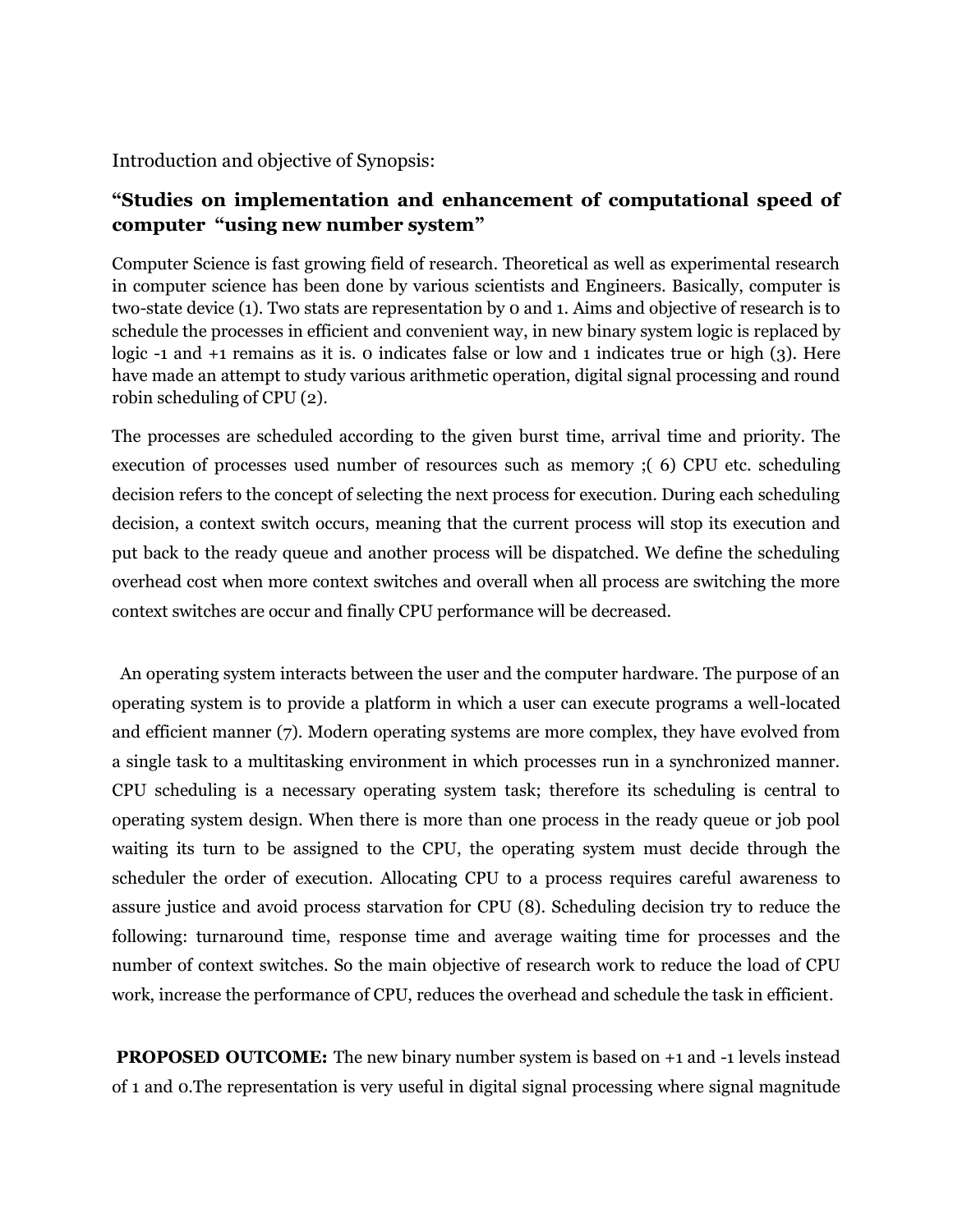quantities are generally employed. Application of this system is like arithmetic operation (Generation of new binary number, addition subtraction multiplication etc), analog to digital conversion, data transmission, data encoding and decoding, the performance of our proposed algorithm, we have taken a set of processes in different cases. Here for simplicity, we have taken 5 processes. The algorithm works effectively even if it used with a very large number of processes. In each case, we have compared the experimental results of our proposed algorithm with the round robin scheduling algorithm with fixed time quantum Q. synchronization between computer hardware and system software. So we are expecting our proposed system compute data, competitively enhance then conventional binary number system.

#### **TIME FRAME:**

| 00-06 Months   | : Literature survey, planning and consultation of experts. |
|----------------|------------------------------------------------------------|
| 06-09 Months   | : Skill acquisition with respect to tool.                  |
| 09-15 Months   | : Simulating with the designed parameters for systems.     |
| $15-21$ Months | : Testing and comparing with the system in Real time.      |
| 21-24 Months   | : Writing documentation.                                   |

#### 10. **Bibliography:**

1**.** K.Z Pekmestzi, "New number representation for digital signal processing" INT. J.Elctronics, 66(1989)709-723

2. P.Jenne and M.A. Viredaz,"Bit serial multiplier"IEEE Transaction on computers, C-38(1989)896-901

3. J.G.Prokis, Digital communication" McGraw hill publication year 2010.